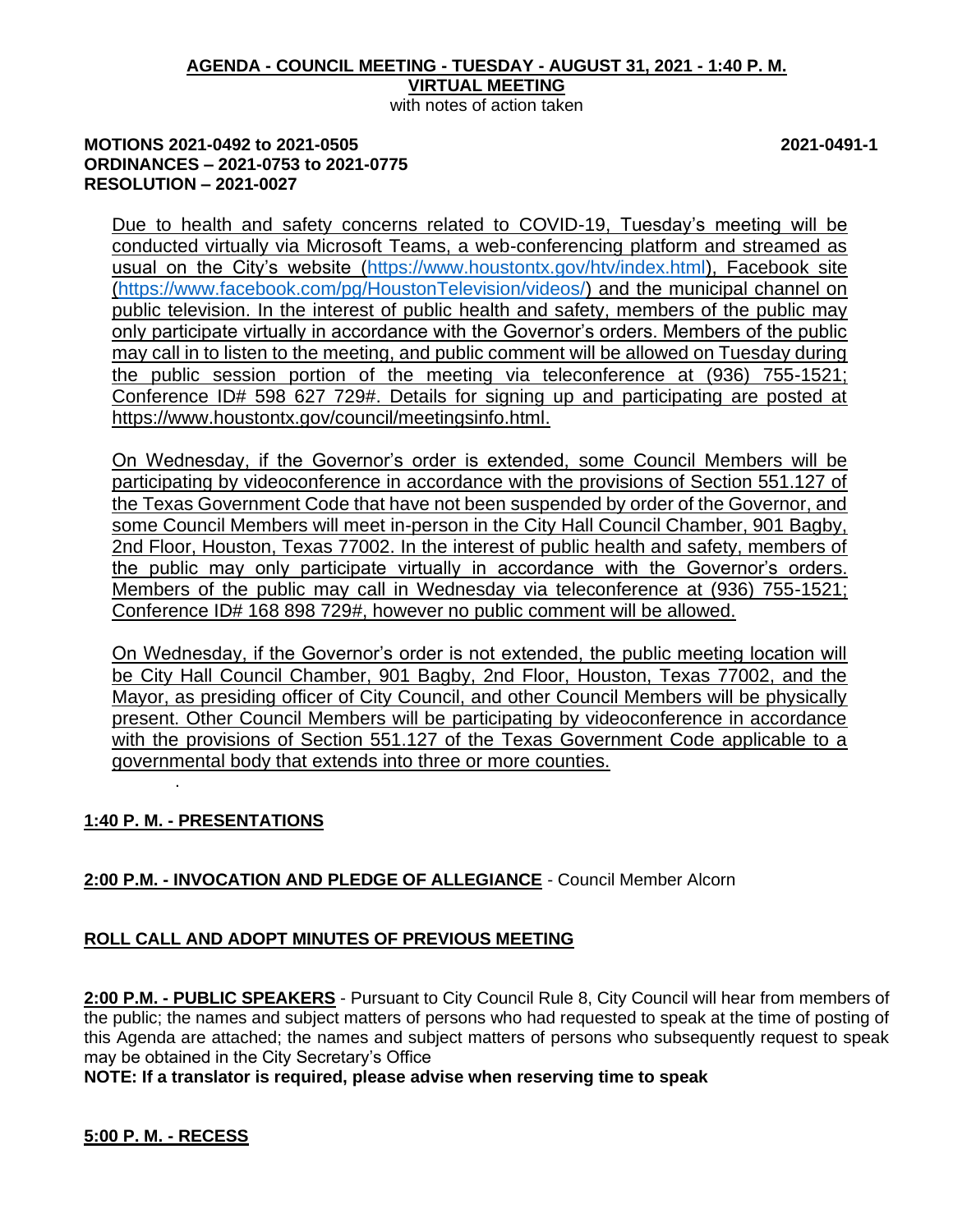# **RECONVENE**

# **WEDNESDAY - SEPTEMBER 1, 2021 - 9:00 A. M.**

## DESCRIPTIONS OR CAPTIONS OF AGENDA ITEMS WILL BE READ BY THE CITY SECRETARY PRIOR TO COMMENCEMENT

## **MAYOR'S REPORT**

## **CONSENT AGENDA NUMBERS 1 through 39**

### **MISCELLANEOUS** - NUMBERS 1 through 7

#### 1. **Motion 2021-0492**

REQUEST from Mayor for confirmation of the appointment of **KENNETH ALLEN** as Director of the **PARKS AND RECREATION DEPARTMENT** for the City of Houston

### 2. **Motion 2021-0493**

|                      | REQUEST from Mayor for confirmation of the appointment or reappointment of the following<br>individuals to the BOARD OF DIRECTORS OF THE MIDTOWN MANAGEMENT DISTRICT: |
|----------------------|-----------------------------------------------------------------------------------------------------------------------------------------------------------------------|
| Position One         | - DARCY JOHN LEFSRUD, reappointment for a term to expire 6/1/2023                                                                                                     |
| Position Two         | - GLORIA L. HANEY, appointment to Position Two, for a term to expire 6/1/2023                                                                                         |
|                      | Position Three - AMAR P. MOHITE, reappointment for a term to expire 6/1/2023                                                                                          |
| Position Four        | - JAMES L. LLAMAS, reappointment for a term to expire 6/1/2023                                                                                                        |
| <b>Position Five</b> | - RYAN M. LEVASSEUR, appointment for a term to expire 6/1/2023                                                                                                        |
| <b>Position Six</b>  | - NANCY J.W. DARST, reappointment for a term to expire 6/1/2023                                                                                                       |
|                      | Position Seven - DESMOND BERTRAND-PITTS, appointment for a term to expire 6/1/2023                                                                                    |
| Position Eight       | - WILLIAM FULTON, appointment for a term to expire 6/1/2023                                                                                                           |
| Position Ten         | - DANIEL ARGUIJO, appointment for a term to expire 6/1/2025                                                                                                           |
|                      | Position Twelve - MUDDASSIR SIDDIQI, appointment for a term to expire 6/1/2025                                                                                        |
|                      | Position Fifteen - JEANETTE M. CRIGLAR, appointment for a term to expire 6/1/2025                                                                                     |

### 3. **Motion 2021-0494**

REQUEST from Mayor for confirmation of the appointment or reappointment of the following individuals to the **BOARD OF DIRECTORS OF THE HOUSTON DOWNTOWN MANAGEMENT DISTRICT**, for a term to expire June 1, 2025:

| <b>Position Eight</b> |  | - GENORA K. BOYKINS, reappointment                         |
|-----------------------|--|------------------------------------------------------------|
| <b>Position Nine</b>  |  | - RANDY PRYOR, reappointment                               |
| Position Ten          |  | - MARCUS DAVIS, appointment                                |
| Position Eleven       |  | - ANTOINETTE (TONI) M. JACKSON, reappointment              |
|                       |  | Position Twelve - CLAY CRAWFORD, appointment               |
|                       |  | Position Thirteen - GILBERT A. HERRERA, reappointment      |
|                       |  | Position Fourteen - THEODORE J. (TED) ZWIEG, reappointment |
|                       |  | Position Fifteen - CAT NGUYEN, reappointment               |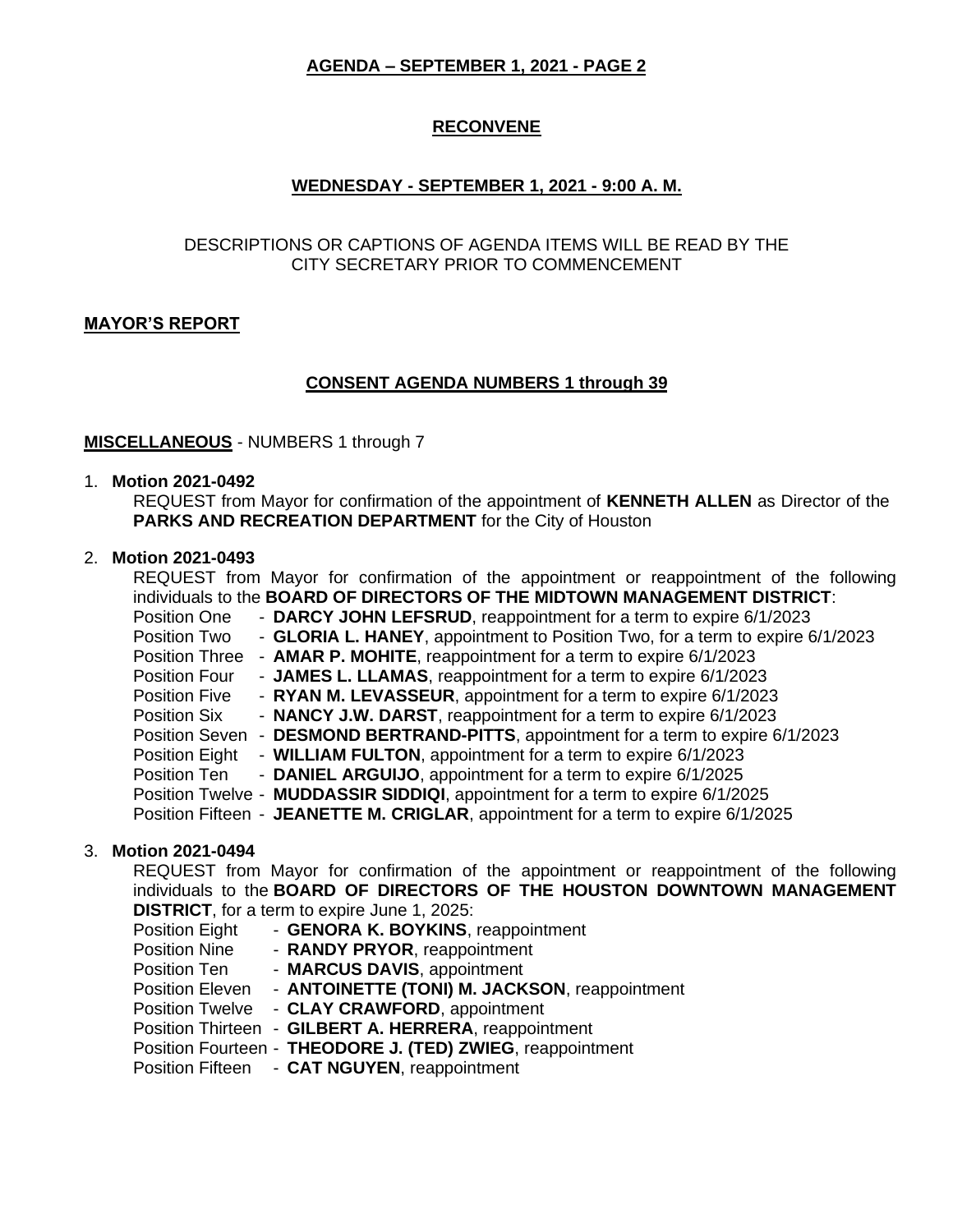## **MISCELLANEOUS** - continued

### 4. **Motion 2021-0495**

REQUEST from Mayor for confirmation of the appointment or reappointment of the following individuals to the **BOARD OF DIRECTORS OF THE REINVESTMENT ZONE NUMBER THIRTEEN, CITY OF HOUSTON, TEXAS (OLD SIXTH WARD)**:

Position Three - **CLAUDE ANELLO,** reappointment, for a term to expire 12/31/2022

Position Four - **PHILIP C. NEISEL**, reappointment, for a term to expire 12/31/2022, and to serve as Chair for a term ending 12/31/2021

Position Five - **PATRICK MCKENZIE HALL**, appointment, or a term to expire 12/31/2022

## 5. **Motion 2021-0496**

REQUEST from Mayor for confirmation of the appointment or reappointment of the following individuals to the **BOARD OF DIRECTORS OF THE OLD SIXTH WARD REDEVELOPMENT AUTHORITY**:

Position Three - **CLAUDE ANELLO,** reappointment, for a term to expire 12/31/2022 Position Four - **PHILIP C. NEISEL**, reappointment, for a term to expire 12/31/2022, and to serve as Chair for a term ending 12/31/2021 Position Five - **PATRICK MCKENZIE HALL**, appointment, or a term to expire 12/31/2022

### 6. **Motion 2021-0503**

REQUEST from Mayor for confirmation of the appointment of **MELINDA LITTLE** to the **BOARD OF DIRECTORS OF REINVESTMENT ZONE NUMBER TWENTY-SEVEN, CITY OF HOUSTON, TEXAS (MONTROSE ZONE)**, for an unexpired term ending December 31, 2022

#### 7. **Motion 2021-0504**

REQUEST from Mayor for confirmation of the appointment of **MALCOLM SCOTT** to the **INDEPENDENT POLICE OVERSIGHT BOARD**, for a term to expire January 31, 2023

### **ACCEPT WORK** - NUMBERS 8 and 9

### 8. **Motion 2021-0497**

RECOMMENDATION from Director General Services Department for approval of final contract amount of \$860,805.00 and acceptance of work on contract with **LANDSCAPE ART, INC** for Walter Rasmus Park - 3.84% over the original contract amount and under the 10% contingency - **DISTRICT J - POLLARD**

### 9. **Motion 2021-0498**

RECOMMENDATION from Director General Services Department for approval of final contract amount of \$904,385.00 and acceptance of work on contract with **LANDSCAPE ART, INC** for Avondale Promenade Park - 5.37% over the original contract amount - **DISTRICT C - KAMIN**

## **PURCHASING AND TABULATION OF BIDS** - NUMBERS 10 through 13

## 10. **Motion 2021-0499**

**GOODYEAR TIRE & RUBBER COMPANY** - \$17,919,041.00 and **SOUTHERN TIRE MART, LLC** - \$4,279,673.00 for spending authority to purchase tires through the Texas Local Government Purchasing Cooperative (BuyBoard) for the Fleet Management Department - \$22,198,714.00 - Fleet Management Fund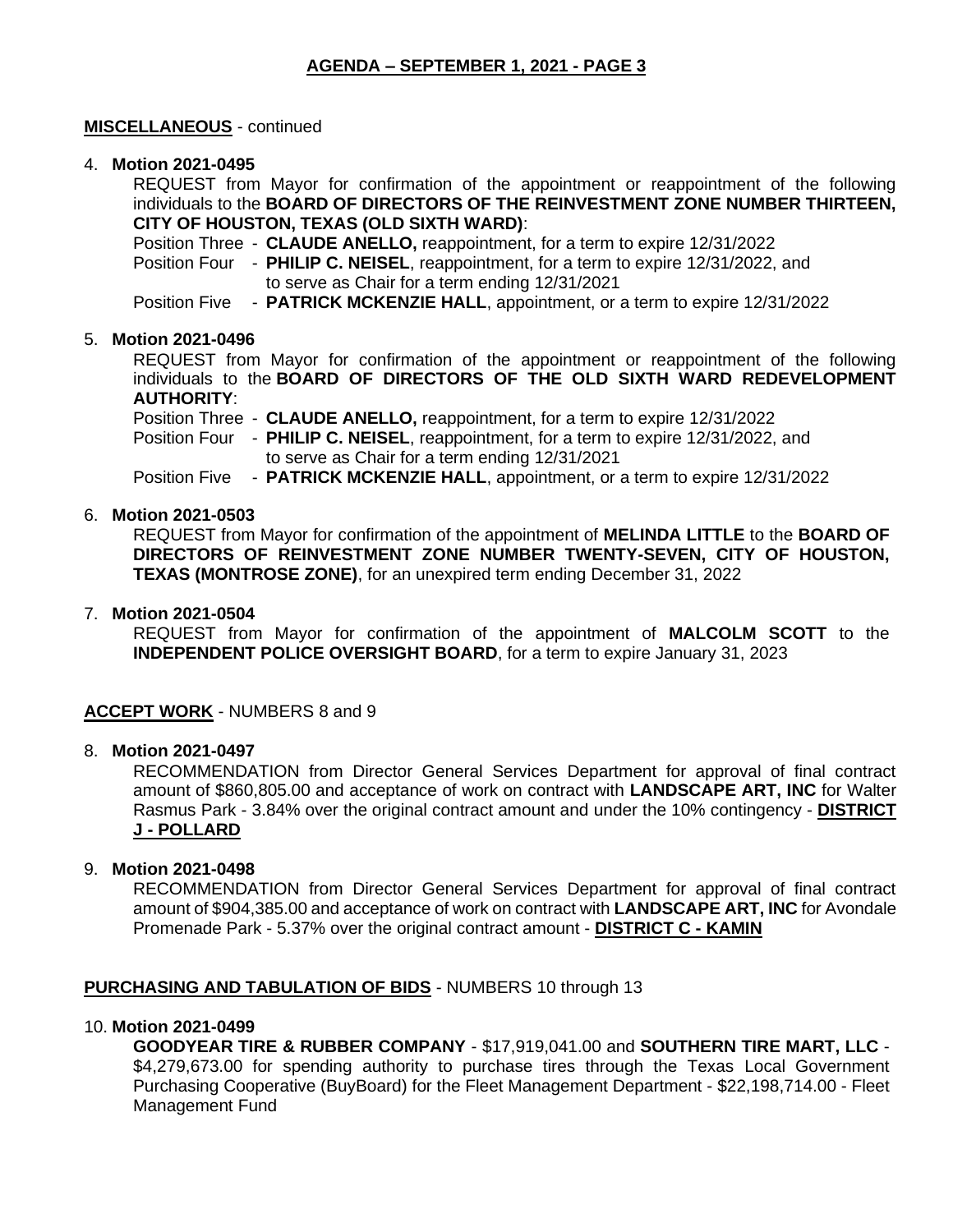### **PURCHASING AND TABULATION OF BIDS** - continued

#### 11. **Motion 2021-0500**

**CALDWELL COUNTRY CHEVROLET** - \$661,473.00, **CALDWELL COUNTRY FORD -** \$33,806.00, **SILSBEE FORD, INC** - \$60,908.00 and **ED MORSE LLC dba FREEDOM CDJR** - \$221,100.00 for purchase of Off-Cycle Automobiles, Utility Vehicles, Vans and Light-Duty Trucks through the Interlocal Agreement for Cooperative Purchasing with the Houston-Galveston Area Council for Fleet Management Department on behalf of Various Departments - \$977,287.00 - General, Enterprise and Other Funds

#### 12. **Motion 2021-0501**

**HYTORC OF TEXAS, INC** to provide Water Valve Operators and Components for Houston Public Works - \$158,806.05 - Enterprise Fund

#### 13. **Motion 2021-0502**

**FERGUSON ENTERPRISES LLC dba FERGUSON WATERWORKS** for Emergency Plumbing Supplies for Houston Public Works - \$83,693.53 - Enterprise Fund

#### **RESOLUTIONS** - NUMBER 14

## 14. **Resolution 2021-0027**

RESOLUTION authorizing a grant application to the **TEXAS WATER DEVELOPMENT BOARD** for the purpose of removing accumulated siltation and sediment deposits from the San Jacinto River into Lake Houston; declaring the City's eligibility for such Grant; authorizing the Chief Recovery Officer of the Houston Mayor's Office of Recovery to act as the City's representative in the application process, with the authority to accept the Grant and expend the Grant Funds, as awarded, and to apply for and accept all subsequent awards, if any, pertaining to the grant; and making various findings and other provisions related to the subject

### **ORDINANCES** - NUMBERS 15 through 39

#### 15. **Ordinance 2021-0753**

ORDINANCE **AMENDING DIVISIONS 1 AND 2, ARTICLE III, CHAPTER 8 OF THE CODE OF ORDINANCES, HOUSTON, TEXAS**, relating to auto wreckers used to perform nonconsent and police-authorized tows; declaring certain conduct to be unlawful

#### 16. **Ordinance 2021-0754**

ORDINANCE authorizing City of Houston, Texas Public Improvement Bonds, Series 2021D and City of Houston, Texas Public Improvement Bonds, Series 2021E; authorizing the payment and security thereof; approving the principal amount, interest rates, prices, terms and sale thereof; approving certain other procedures, provisions and agreements related thereto, including authorizing the execution and delivery of a Paying Agent/Registrar Agreement, Special Escrow Deposit Agreement, and other Agreements; approving the preparation, distribution and use of a private placement memorandum; making certain findings and other declarations necessary and incidental to the issuance of such bonds; and declaring an emergency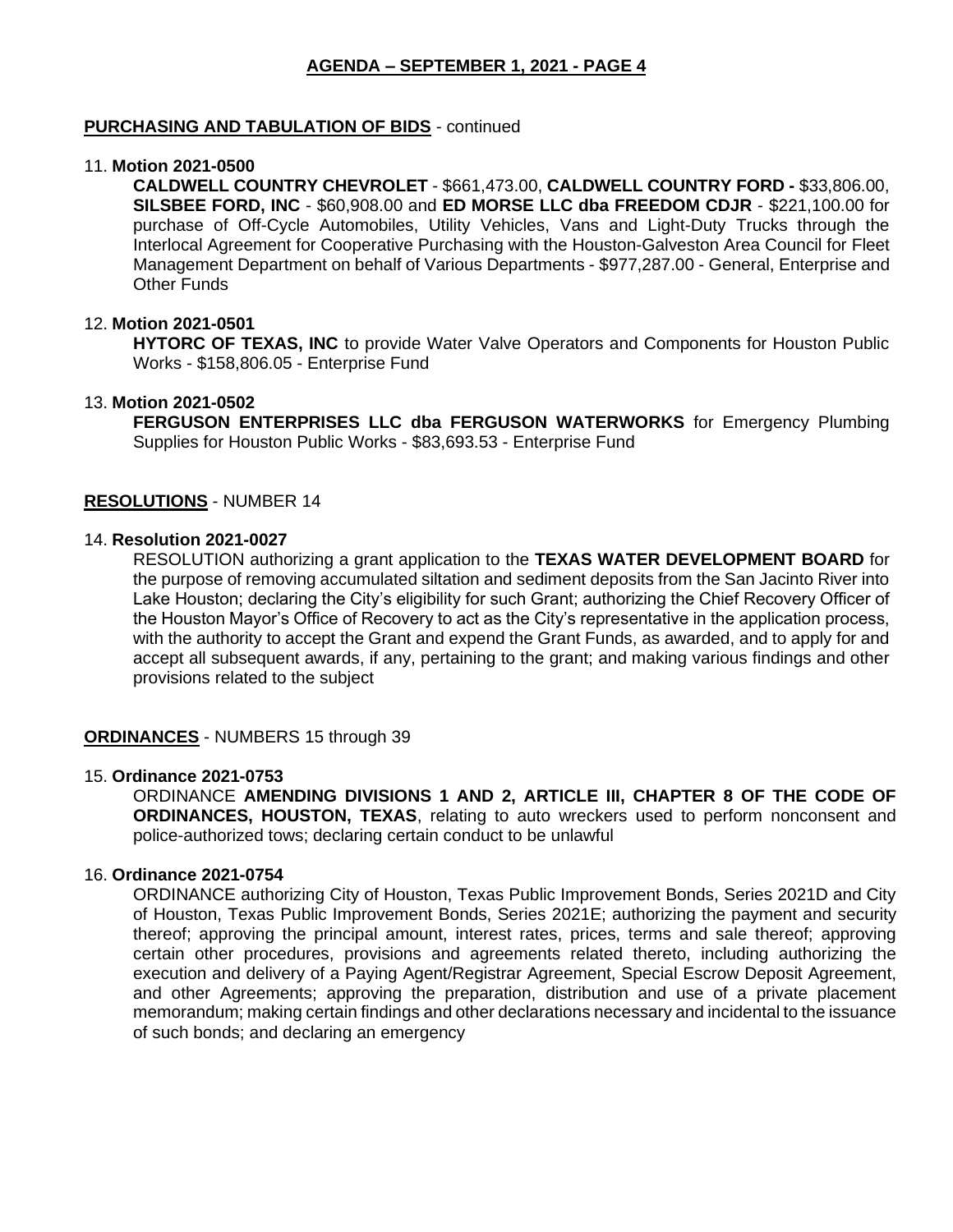## **ORDINANCES** - continued

### 17. **Ordinance 2021-0755**

ORDINANCE appropriating \$4,000,000.00 from the Homeless and Housing Consolidated Fund; approving and authorizing Purchase and Sale Agreement between City of Houston and **WESLEY A.M.E. CHURCH** for purchase of approximately 62,500 square feet of land located at 2209 Emancipation Avenue, Houston, Texas 77003 for the development of affordable housing; approving a Special Warranty Deed - **DISTRICT D - EVANS-SHABAZZ**

#### 18. **Ordinance 2021-0756**

ORDINANCE adopting the City of Houston Affordable Home Development Program Guidelines

### 19. **Ordinance 2021-0772**

ORDINANCE approving and authorizing substantial amendment to the current Emergency Solutions Grant – Coronavirus ("ESG-CV") Budget in the Amended 2019 Annual Action Plan ("2019 Amended Plan") to allow the transfer of Emergency Shelter Funds to the Street Outreach Activity within the ESG-CV Budget

#### 20. **Ordinance 2021-0773**

ORDINANCE appropriating \$200,000.00 from Contributed Capital Project Fund for the Open Data Portal Project for Houston Information Technology Services and Various Other Departments

#### 21. **Ordinance 2021-0757**

ORDINANCE appropriating \$107,000.00 from Equipment Acquisition Consolidated Fund for the IT Help Desk Software Upgrade Project for Houston Information Technology Services and Various Other **Departments** 

### 22. **Ordinance 2021-0774**

ORDINANCE appropriating \$1,249,000.00 out of General Improvement Consolidated Construction Fund and \$441,000.00 out of Equipment Acquisition Consolidated Fund; approving and authorizing contract between City of Houston and **ACCRUENT LLC** for Facility Condition Assessment Services and Related Software for the General Services Department; providing a maximum contract amount - \$125,000.00 - General Fund

#### 23. **Ordinance 2021-0758**

ORDINANCE amending Ordinance No. 2017-0545, as amended, to increase the maximum contract amount of the License Agreement between the City and **CONDUENT HEALTHY COMMUNITIES CORPORATION**; approving and authorizing Amendment 2 to the above-mentioned contract for the maintenance of the Healthy Communities Institute (HCI) Platform for the Houston Health Department - \$7,000.00 - Essential Public Health Services

## 24. **Ordinance 2021-0759**

ORDINANCE awarding contract to **YES AMERICA NOW, INC** for Street Sweeping Services for Houston Public Works; providing a maximum contract amount - 3 Years with two one-year options - \$3,371,523.25 Stormwater Fund

### 25. **Ordinance 2021-0760**

ORDINANCE amending Ordinance No. 2019-7 (Passed on January 2, 2019) to increase the maximum contract amount for contract between City of Houston and **GAMMA WASTE SYSTEMS, LLC** for Medical Waste Removal and Disposal Services for Various Departments - \$164,939.37 - General Fund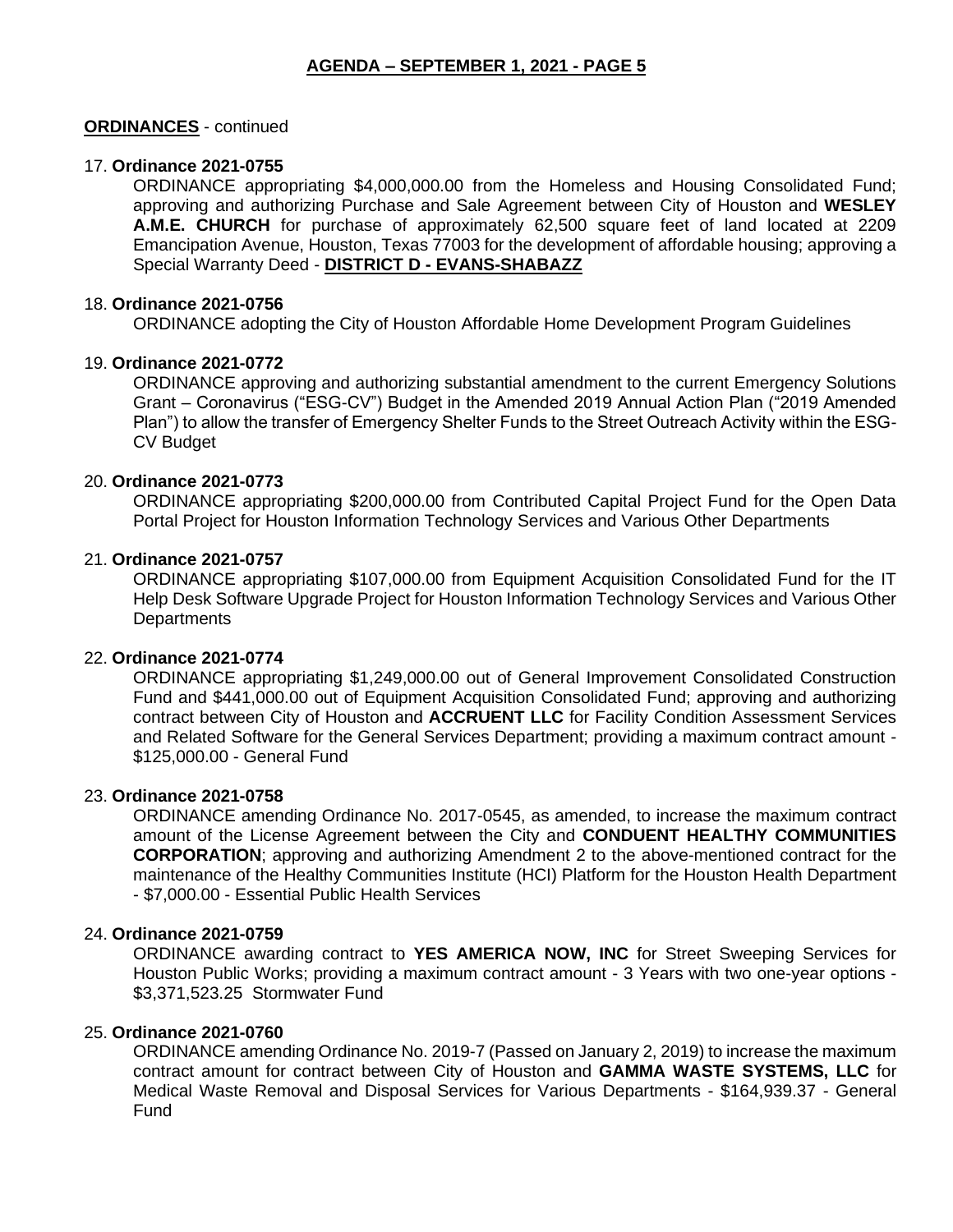### **ORDINANCES** - continued

#### 26. **Ordinance 2021-0761**

ORDINANCE approving and authorizing the submission of a grant application to the **TEXAS WATER DEVELOPMENT BOARD** for the purpose of removing accumulated siltation and sediment deposits from the San Jacinto River into Lake Houston; declaring the City's eligibility for assistance under such Program; authorizing the Chief Recovery Officer of the Houston Mayor's Office of Recovery (the "Director") to act as the City's representative in the grant application process; authorizing the Director to accept the Grant and expend the Grant Funds, if awarded, and to apply for, accept and expend all subsequent awards, if any, pertaining to the Program - **DISTRICT E - MARTIN**

## 27. **Ordinance 2021-0762**

ORDINANCE appropriating \$11,496,798.15 out of Tax Increment Funds for **REINVESTMENT ZONE NUMBERS TWO (MIDTOWN ZONE), THREE (MAIN STREET/MARKET SQUARE ZONE), ELEVEN (GREATER GREENSPOINT ZONE), FIFTEEN (EAST DOWNTOWN ZONE),** and **TWENTY-FIVE (HIRAM CLARKE/FORT BEND ZONE)** for payment of administrative expenses, payment to Harris County, and payments to certain Redevelopment Authorities as provided herein

#### 28. **Ordinance 2021-0763**

ORDINANCE appropriating \$12,449,413.00 out of City of Houston, Texas Tax Increment Funds for **REINVESTMENT ZONE NUMBERS ONE (SAINT GEORGE PLACE ZONE), TWO (MIDTOWN ZONE), THREE (MAIN STREET/MARKET SQUARE ZONE), SIX (EASTSIDE ZONE), SEVEN (OLD SPANISH TRAIL/ALMEDA CORRIDORS ZONE), EIGHT (GULFGATE ZONE), NINE (SOUTH POST OAK ZONE), TWELVE (CITY PARK ZONE)**, and **THIRTEEN (OLD SIXTH WARD ZONE), CITY OF HOUSTON, TEXAS**, for payment of affordable housing costs, payments to Houston Independent School District, and payments to certain Redevelopment Authorities as provided herein

#### 29. **Ordinance 2021-0764**

ORDINANCE relating to the Fiscal Affairs of **REINVESTMENT ZONE NUMBER SIX, CITY OF HOUSTON, TEXAS (EASTSIDE ZONE)**; approving the Fiscal Year 2022 Operating Budget for the Zone **DISTRICT I - GALLEGOS**

#### 30. **Ordinance 2021-0765**

ORDINANCE relating to the Fiscal Affairs of the **GULFGATE REDEVELOPMENT AUTHORITY ON BEHALF OF REINVESTMENT ZONE NUMBER EIGHT, CITY OF HOUSTON, TEXAS (GULFGATE ZONE);** approving the Fiscal Year 2022 Operating Budget for the Authority and the Fiscal Years 2022- 2026 Capital Improvement Plan Budget for the Zone - **DISTRICTS D - EVANS-SHABAZZ and I - GALLEGOS**

#### 31. **Ordinance 2021-0766**

ORDINANCE relating to the Fiscal Affairs of **LELAND WOODS REDEVELOPMENT AUTHORITY ON BEHALF OF REINVESTMENT ZONE NUMBER TWENTY-TWO, CITY OF HOUSTON, TEXAS (LELAND WOODS ZONE)**; approving the Fiscal Year 2022 Operating Budget for the Authority on behalf of the Zone - **DISTRICT B - JACKSON**

#### 32. **Ordinance 2021-0767**

ORDINANCE approving the issuance of Bonds and Notes by the **MONTROSE REDEVELOPMENT AUTHORITY** - **DISTRICT C - KAMIN**

## 33. **Ordinance 2021-0768**

ORDINANCE establishing the east and west sides of the 5400 block of Leopold Drive, within the City of Houston, Texas, as a special minimum lot size block pursuant to Chapter 42 of the Code of Ordinances, Houston, Texas - **DISTRICT D - EVANS-SHABAZZ**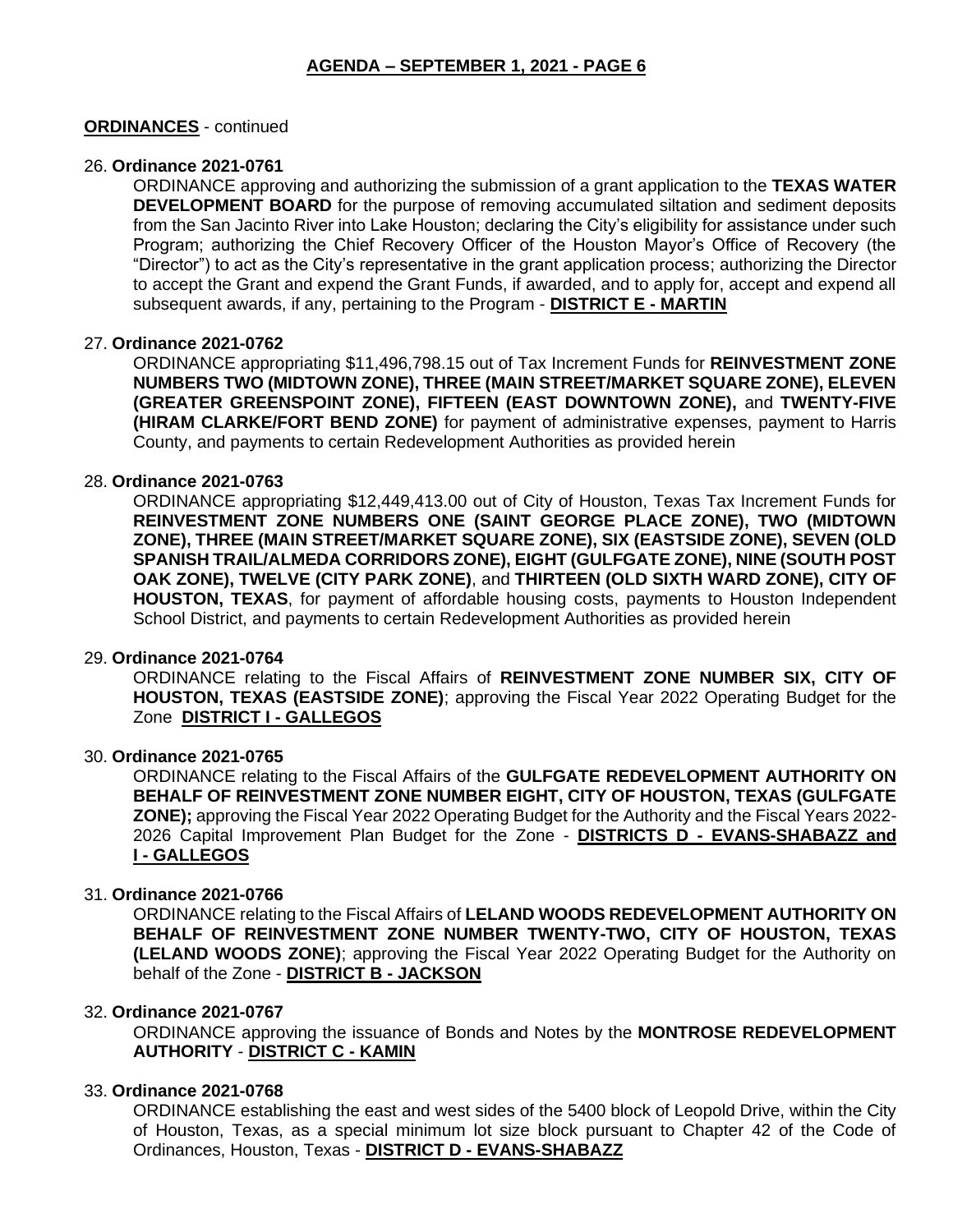## **ORDINANCES** - continued

### 34. **Ordinance 2021-0769**

ORDINANCE to rename Calhoun Road to Martin Luther King Boulevard in between north of Wheeler Street and south of TX-Spur 5 - **DISTRICT D - EVANS-SHABAZZ**

#### 35. **Ordinance 2021-0770**

ORDINANCE making certain findings concerning the use of Dwight D. Eisenhower Park and approving and authorizing the sale and conveyance of an easement and right of way with permanent road access and surface site across a portion of Dwight D. Eisenhower Park to **SUNOCO PIPELINE, L.P.** in connection with such use - **DISTRICT E - MARTIN**

#### 36. **Ordinance 2021-0775**

ORDINANCE appropriating \$1,085,600.00 out of METRO Projects Construction DDSRF; approving and authorizing an Interlocal Agreement between City of Houston and **GREATER NORTHSIDE MANAGEMENT DISTRICT** for the Quitman Street Pedestrian, Bicycle, and Transit Project; providing funding for CIP Cost Recovery and contingencies relating to construction of facilities financed by the METRO Projects Construction DDSRF - **DISTRICT H - CISNEROS**

#### 37. **Ordinance 2021-0771**

ORDINANCE appropriating \$50,000.00 out of Contribution for Capital Projects Fund and \$387,326.00 out of the METRO Projects Non-DDSRF Capital Fund, awarding contract to **TEAMWORK CONSTRUCTION SERVICES, INC** for Missouri Kansas Texas (MKT) Spur Connector setting a deadline for the bidder's execution of the contract and delivery of all bonds, insurance, and other required contract documents to the City; holding the bidder in default if it fails to meet the deadlines; providing funding for testing services, CIP Cost Recovery, and contingencies relating to construction of facilities financed by the Contribution for Capital Projects Fund and METRO Projects Non-DDSRF Capital Fund - **DISTRICT C - KAMIN**

### 38. **Ordinance 2021-0736 – Passed second reading**

ORDINANCE 2021-736, passed first reading August 25, 2021

ORDINANCE granting to **SPRINT WASTE OF TEXAS LP,** a Texas Domestic Limited Partnership, the right, privilege, and franchise to collect, haul, and transport solid waste and industrial waste from commercial properties located within the City of Houston, Texas, pursuant to Chapter 39, Code of Ordinances, Houston, Texas - **SECOND READING**

### 39. **Ordinance 2021-0737 – Passed second reading**

ORDINANCE 2021-737, passed first reading August 25, 2021

ORDINANCE granting to **ZTERS SITE SERVICES, LLC**, a Texas Limited Liability Company, the right, privilege, and franchise to collect, haul, and transport solid waste and industrial waste from commercial properties located within the City of Houston, Texas, pursuant to Chapter 39, Code of Ordinances, Houston, Texas - **SECOND READING**

## **END OF CONSENT AGENDA**

## **CONSIDERATION OF MATTERS REMOVED FROM THE CONSENT AGENDA**